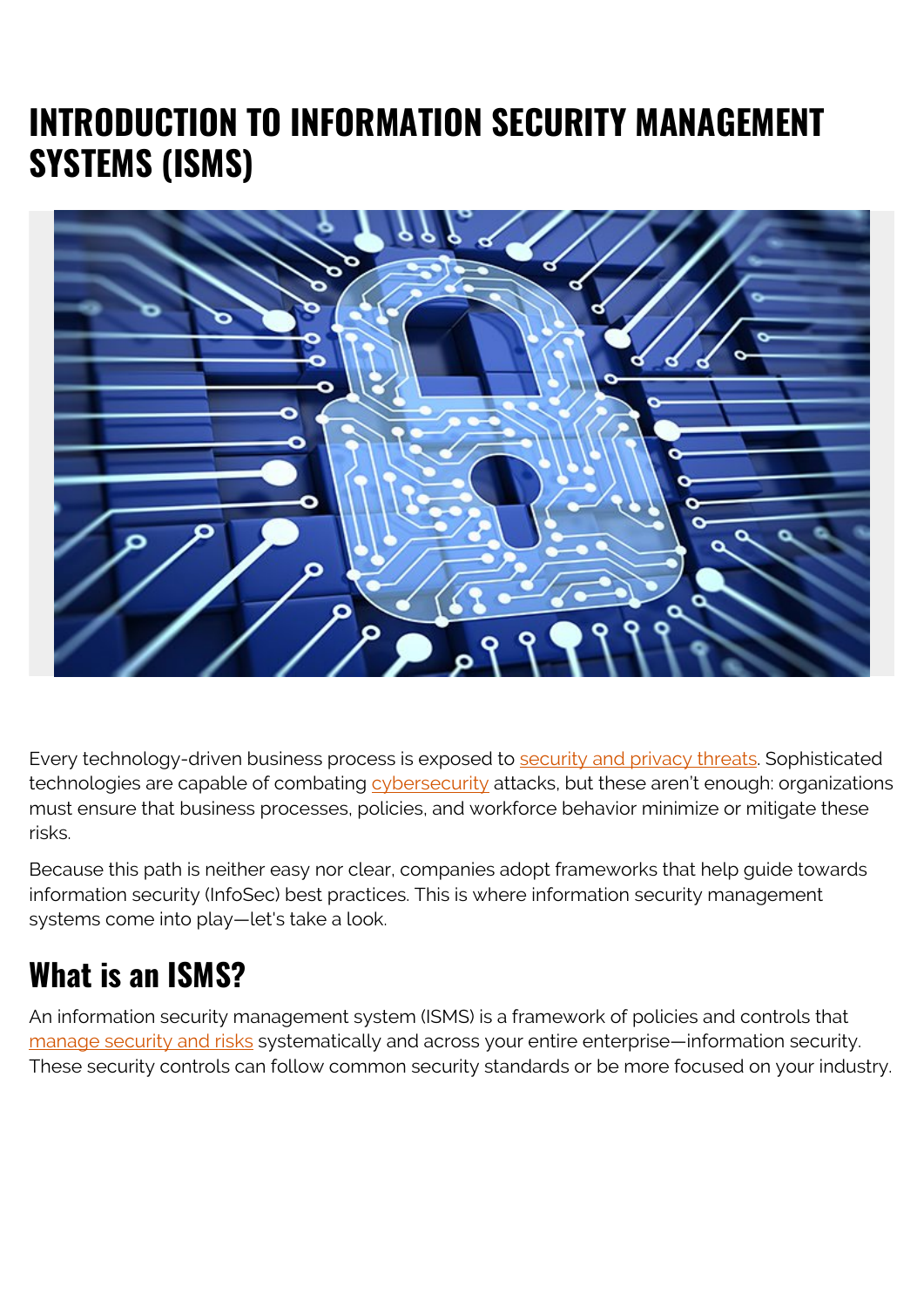

For example, **ISO 27001** is a set of specifications detailing how to create, manage, and implement ISMS policies and controls. The ISO doesn't mandate specific actions; instead, it provides guideline on developing appropriate ISMS strategies.

The framework for ISMS is usually focused on [risk assessment](https://blogs.bmc.com/blogs/risk-assessment-vs-vulnerability-assessment/) and [risk management.](https://blogs.bmc.com/blogs/security-risk-management-governance/) Think of it as a structured approach to the balanced tradeoff between risk mitigation and the cost (risk) incurred.

Organizations operating in tightly regulated industry verticals, such as healthcare or finance, may require a broad scope of security activities and risk mitigation strategies.

*(Consider InfoSec management within your [overall IT security policy](https://blogs.bmc.com/blogs/it-security-policy/).)*

#### **Continuous improvement in information security**

While ISMS is designed to establish holistic information security management capabilities, [digital](https://blogs.bmc.com/blogs/what-is-digital-transformation/) [transformation](https://blogs.bmc.com/blogs/what-is-digital-transformation/) requires organizations to adopt ongoing improvements and evolution of their security policies and controls.

The structure and boundaries defined by an ISMS may apply only for a limited time frame and the workforce may struggle to adopt them in the initial stages. The challenge for organizations is to evolve these security control mechanisms as their risks, culture, and resources change.

According to ISO 27001, ISMS implementation follows a Plan-Do-Check-Act (PCDA) model for continuous improvement in ISM processes:

- **Plan.** Identify the problems and collect useful information to evaluate security risk. Define the policies and processes that can be used to address problem root causes. Develop methods to establish continuous improvement in information security management capabilities.
- **Do.** Implement the devised security policies and procedures. The implementation follows the ISO standards, but actual implementation is based on the resources available to your company.
- **Check.** Monitor the effectiveness of ISMS policies and controls. Evaluate tangible outcomes as well as behavioral aspects associated with the ISM processes.
- **Act.** Focus on continuous improvement. Document the results, share knowledge, and use a feedback loop to address future iterations of the PCDA model implementation of ISMS policies and controls.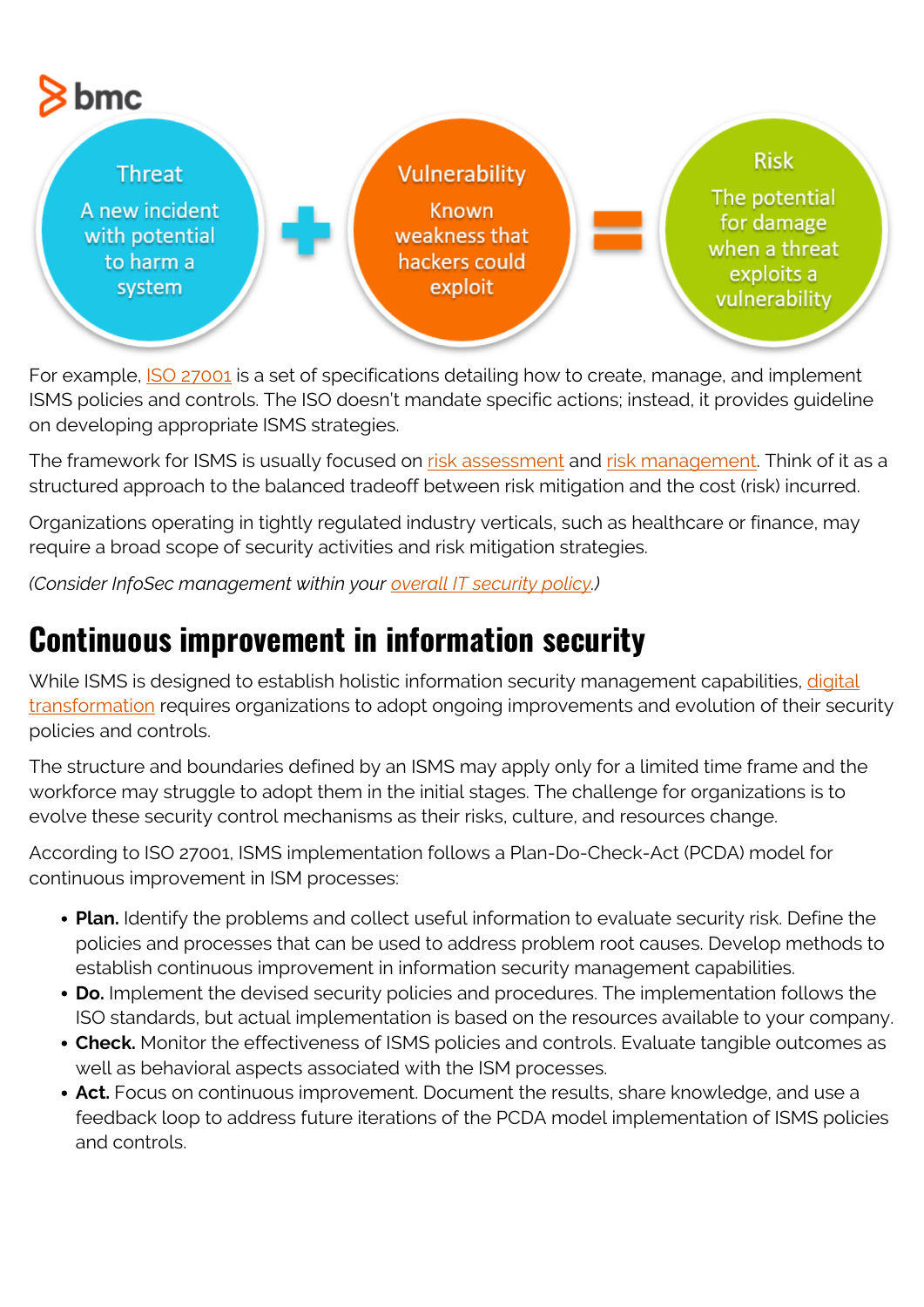# **Popular ISMS frameworks**

ISO 27001 is a leader in information security, but other frameworks offer valuable guidance as well. These other frameworks often borrow from ISO 27001 or other industry-specific guidelines.

- [ITIL](https://blogs.bmc.com/blogs/itil-4/), the widely adopted service management framework, has a dedicated component called [Information Security Management](https://blogs.bmc.com/blogs/itil-information-security-management/) (ISM). The goal of ISM is to align IT and business security to ensure InfoSec is effectively managed in all activities.
- [COBIT](https://blogs.bmc.com/blogs/cobit/), another IT-focused framework, spends significant time on how [asset management and](https://blogs.bmc.com/blogs/asset-management-vs-configuration-management/) [configuration management](https://blogs.bmc.com/blogs/asset-management-vs-configuration-management/) are foundational to information security as well as nearly every other ITSM function—even those unrelated to InfoSec.

## **ISMS security controls**

ISMS security controls span multiple domains of information security as [specified in the ISO 27001](https://www.isms.online/iso-27001/annex-a-14-system-acquisition-development-and-maintenance/) [standard.](https://www.isms.online/iso-27001/annex-a-14-system-acquisition-development-and-maintenance/) The catalog contains practical guidelines with the following objectives:

- **Information security policies.** An overall direction and support help establish appropriate security policies. The security policy is unique to your company, devised in context of your changing business and security needs.
- **Organization of information security.** This addresses threats and risks within the corporate network, including cyberattacks from external entities, inside threats, system malfunctions, and data loss.
- **[Asset management.](https://blogs.bmc.com/blogs/it-asset-management/)** This component covers organizational assets within and beyond the corporate IT network., which may involve the exchange of sensitive business information.
- **Human resource security.** Policies and controls pertaining to your personnel, activities, and human errors, including measures to reduce risk from insider threats and workforce training to reduce unintentional security lapses.
- **Physical and environmental security.** These guidelines cover security measures to protect physical IT hardware from damage, loss, or unauthorized access. While many organizations are taking advantage of digital transformation and maintaining sensitive information in secure cloud networks off-premise, security of physical devices used to access that information must be considered.
- **Communications and operations management.** Systems must be operated with respect and maintenance to security policies and controls. Daily IT operations, such as service provisioning and problem management, should follow IT security policies and ISMS controls.
- **Access control.** This policy domain deals with limiting access to authorized personnel and monitoring network traffic for anomalous behavior. Access permissions relate to both digital and physical mediums of technology. The roles and responsibilities of individuals should be well defined, with access to business information available only when necessary.
- **Information system acquisition, development, and maintenance.** Security best practices should be maintained across the entire lifecycle of the IT system, including the phases of acquisition, development, and maintenance.
- **Information security and** *incident management***.** Identify and resolve IT issues in ways that minimize the impact to end users. In complex network infrastructure environments, advanced technology solutions may be required to identify insightful incident metrics and proactively mitigate potential issues.
- **Business continuity management.** Avoid interruptions to business processes whenever